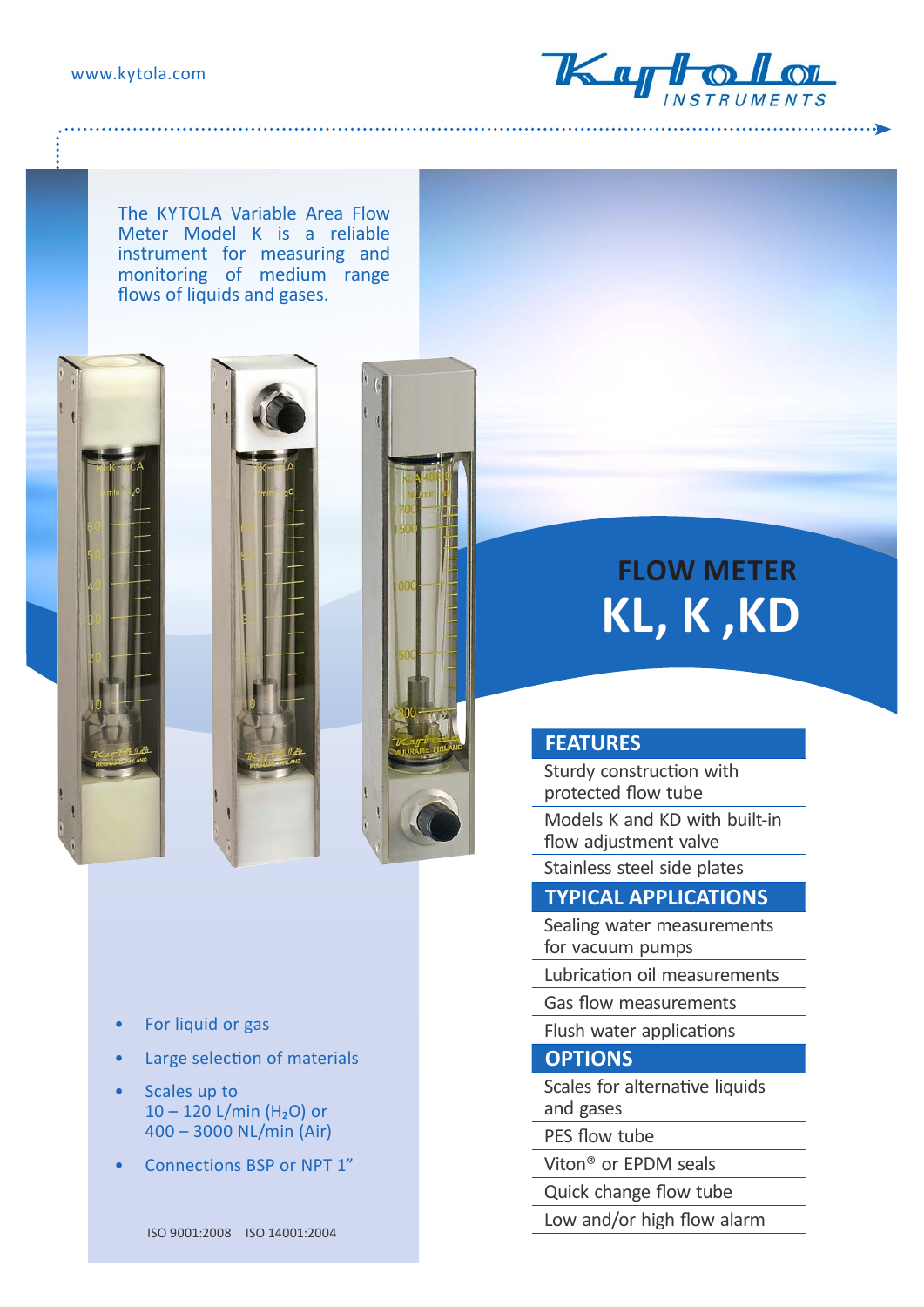| KL               | $\bullet$<br><b>TECHNICAL DATA</b> |                                    |                                  |
|------------------|------------------------------------|------------------------------------|----------------------------------|
| <b>Model</b>     | <b>KLA</b>                         | <b>KLH</b>                         | <b>KLK</b>                       |
| End blocks       | Aluminium                          | <b>AISI 316</b>                    | <b>Nylon</b>                     |
| Side plates      | AISI 316                           | AISI 316                           | AISI 316                         |
| Max. pressure    | 30 bar                             | 30 bar                             | 20 bar                           |
| Max. temperature | 80°C (*120°C)                      | 80°C (*120°C)                      | $80^{\circ}$ C                   |
| Weight           | 1.9 <sub>kg</sub>                  | $3.1 \text{ kg}$                   | $1.4 \text{ kg}$                 |
| Flow tube        |                                    | Grilamid (PA-12) (*PES)            |                                  |
| Connections      | BSP 1" or NPT 1"                   |                                    |                                  |
| Float            | <b>AISI 329</b>                    |                                    |                                  |
| <b>Seals</b>     |                                    | Nitrile (*Viton®, EPDM)            |                                  |
| Accuracy         |                                    | ±5% F.S. (H <sub>2</sub> O, +20°C) |                                  |
|                  |                                    |                                    | *Special construction on request |

|                                                                                            | <b>KL</b>                                                                    |                            |        |         |
|--------------------------------------------------------------------------------------------|------------------------------------------------------------------------------|----------------------------|--------|---------|
| <b>End Block Material</b><br>Aluminium (not for $H2O$ )<br><b>AISI 316</b><br><b>Nylon</b> | A<br>н<br>K                                                                  |                            |        |         |
| <b>Flow Range</b><br>H <sub>2</sub> O L/min                                                | <b>Air NL/min</b>                                                            |                            |        |         |
| $7.5 - 40$<br>$10 - 55$<br>$10 - 65$<br>$10 - 85$<br>$10 - 120$                            | $200 - 1200$<br>$200 - 1500$<br>$300 - 1800$<br>$400 - 2200$<br>$400 - 3000$ | 4А<br>4B<br>4C<br>4D<br>4E |        |         |
|                                                                                            |                                                                              |                            |        |         |
| <b>Scale</b>                                                                               |                                                                              |                            |        |         |
| $H2O$ (L/min) at +20 $^{\circ}$ C<br>Air (NL/min) at +20°C/101.3 kPa                       |                                                                              |                            | A<br>R |         |
| <b>Special Feature</b>                                                                     |                                                                              |                            |        |         |
| Alarm readiness<br><b>BSP</b> connections<br><b>NPT</b> connections                        |                                                                              |                            | blank  | D<br>N  |
| Grilamid flow tube, nitrile seals                                                          |                                                                              |                            | blank  |         |
| PES flow tube, nitrile seals                                                               |                                                                              |                            |        | V       |
| PES flow tube, Viton <sup>®</sup> seals<br>Grilamid flow tube, Viton <sup>®</sup> seals    |                                                                              |                            |        | W<br>X. |







**Kytola Instruments Oy** Olli Kytölän tie 1 FI-40950 Muurame, Finland Tel. +358 20 779 0690 Fax +358 14 631 419 E-mail info@kytola.com

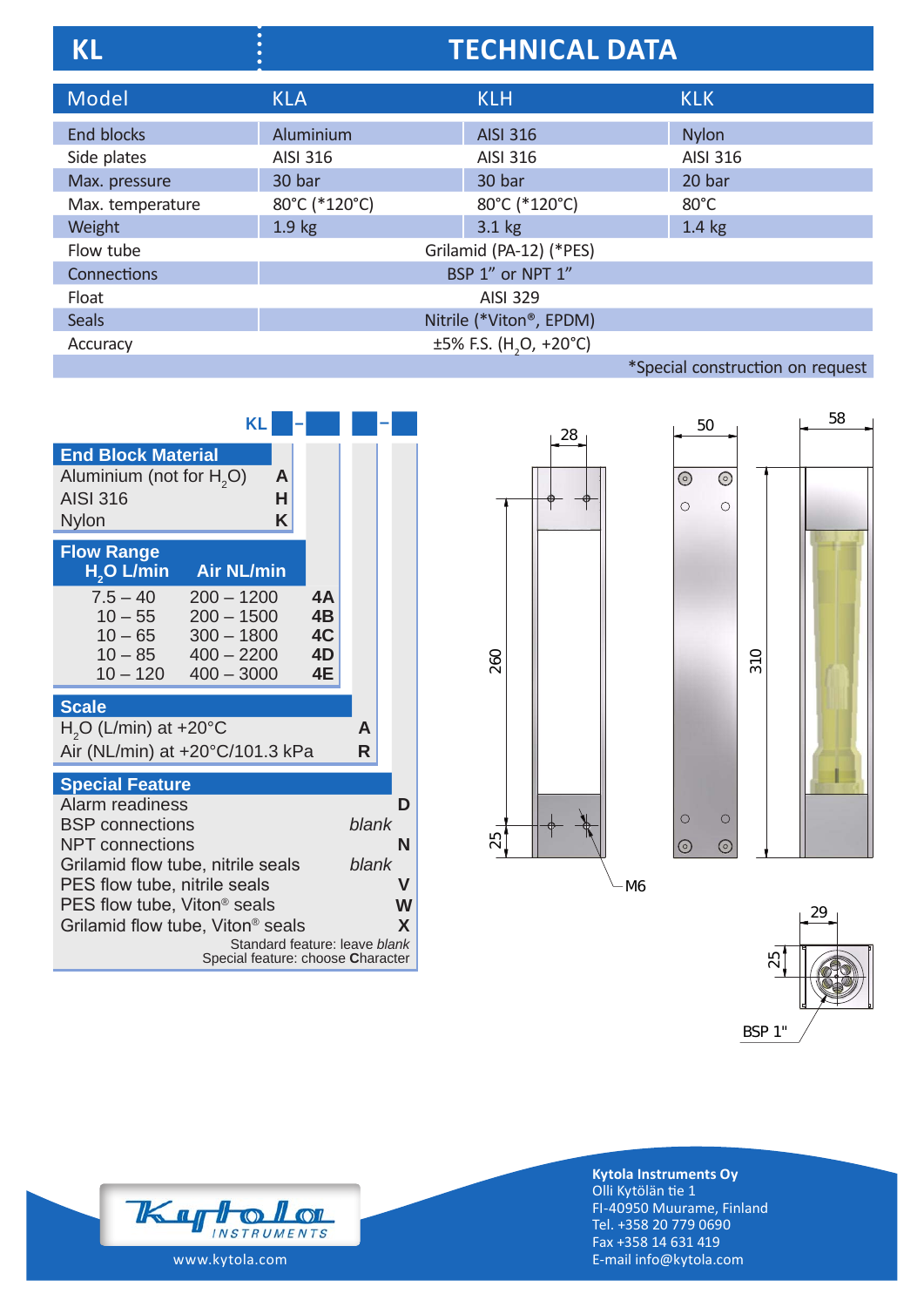| К                | $\bullet$<br>$\bullet$<br><b>TECHNICAL DATA</b> |                                          |                                  |
|------------------|-------------------------------------------------|------------------------------------------|----------------------------------|
| Model            | <b>KA</b>                                       | <b>KH</b>                                | <b>KK</b>                        |
| End blocks       | Aluminium                                       | <b>AISI 316</b>                          | <b>Nylon</b>                     |
| Side plates      | AISI 316                                        | AISI 316                                 | AISI 316                         |
| Max. pressure    | 30 bar                                          | 30 bar                                   | 20 bar                           |
| Max. temperature | 80°C (*120°C)                                   | 80°C (*120°C)                            | $80^{\circ}$ C                   |
| Weight           | 1.9 <sub>kg</sub>                               | $3.1 \text{ kg}$                         | $1.4$ kg                         |
| Valve housing    | Aluminium                                       | AISI 316                                 | AISI 316                         |
| Valve spindle    | <b>AISI 316</b>                                 | <b>AISI 316</b>                          | <b>AISI 316</b>                  |
| Flow tube        |                                                 | Grilamid (PA-12) (*PES)                  |                                  |
| Connections      | BSP 1" or NPT 1"                                |                                          |                                  |
| Float            | <b>AISI 329</b>                                 |                                          |                                  |
| <b>Seals</b>     |                                                 | Nitrile (*Viton®, EPDM)                  |                                  |
| Accuracy         |                                                 | $\pm 5\%$ F.S. (H <sub>2</sub> O, +20°C) |                                  |
|                  |                                                 |                                          | *Special construction on request |



Kapt  $\overline{O}$ INSTRUMENTS www.kytola.com

**Kytola Instruments Oy** Olli Kytölän tie 1 FI-40950 Muurame, Finland Tel. +358 20 779 0690 Fax +358 14 631 419 E-mail info@kytola.com